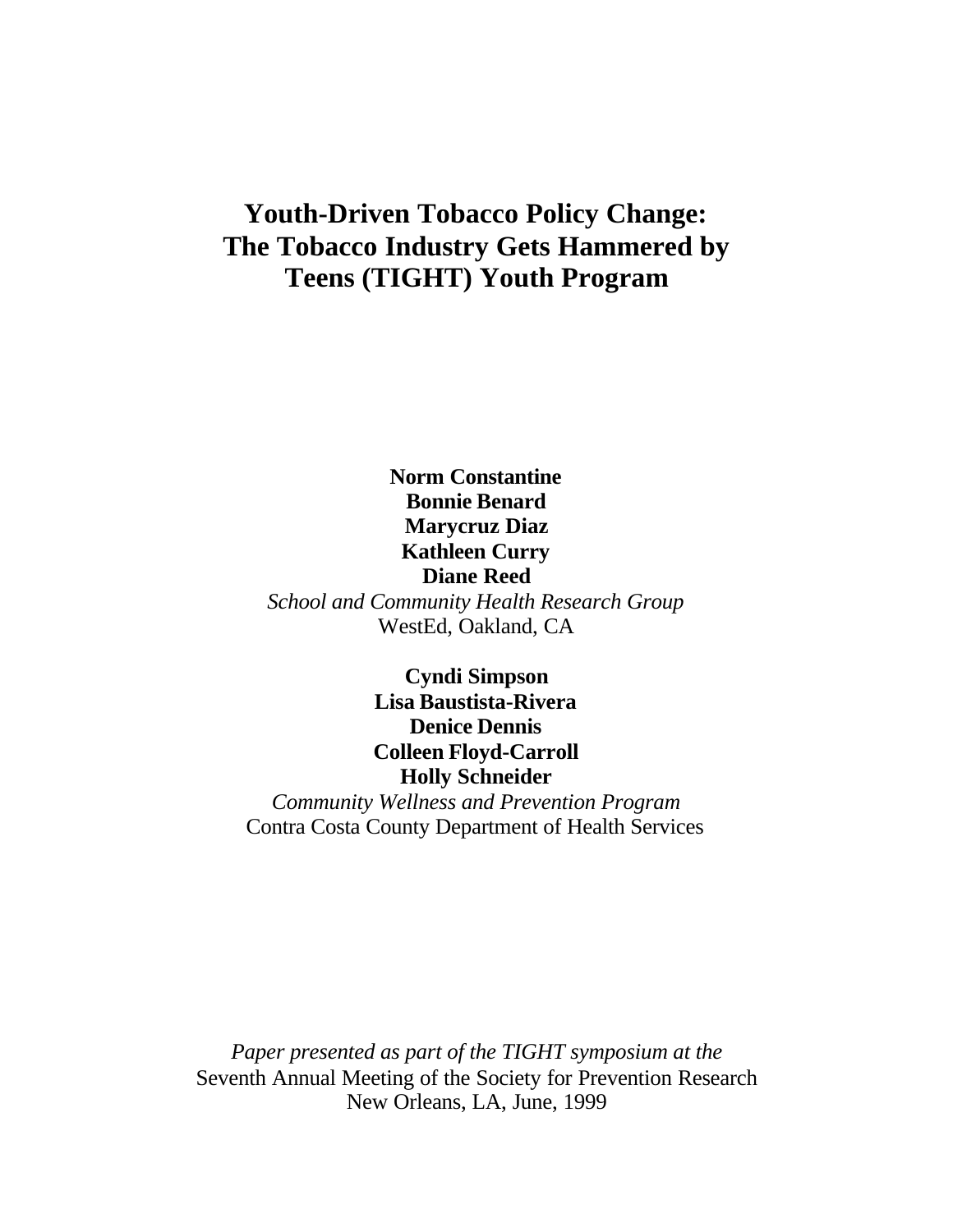For more information about the Tobacco Industry Gets Hammered by Teens (TIGHT) youth program, and the Youth-Driven Tobacco Policy Change study, please contact:

# **Denice Dennis, MSPH**

Community Wellness and Prevention Program Contra Costa County Department of Health Services 597 Center Street, Suite 115 Martinez, CA 94553 Phone: (925) 313-6860 (925) 313-6840 E-mail: ddennis@hsd.co.contra-costa.ca.us

# **Norm Constantine, PhD**

Director, School and Community Health Research Group WestEd, Oakland City Center 300 Lakeside Drive, 18th Floor Oakland, CA 94612 Phone: (510) 302-4215 FAX: (510) 302-4269 E-mail: nconsta@wested.org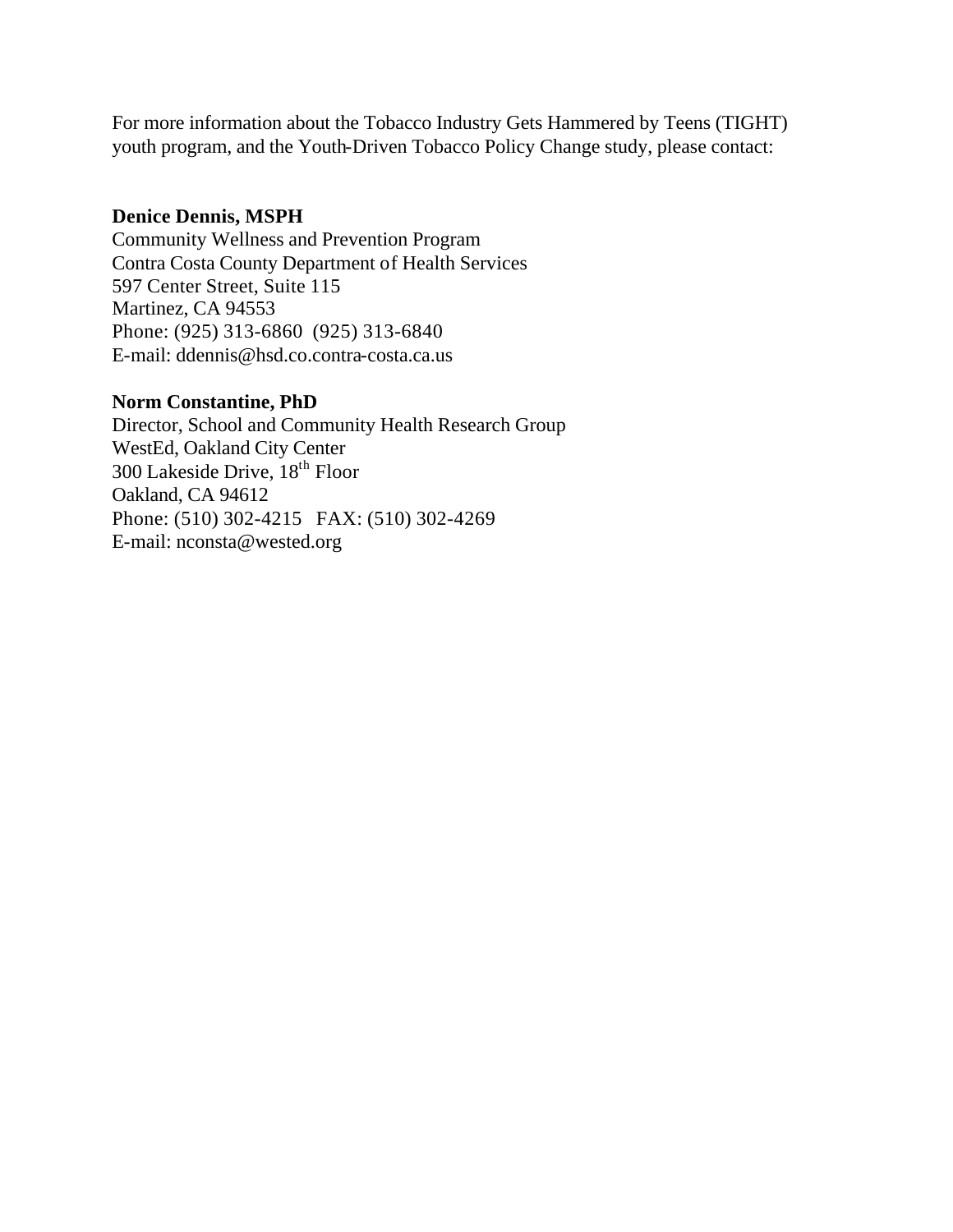# **Youth-Driven Tobacco Policy Change: The Tobacco Industry Gets Hammered by Teens (TIGHT) Youth Program**

With funding from the California Department of Health Services Tobacco Control Section, TIGHT was created in 1997 as a youth-driven effort to: (1) develop teams of youth with the capacity to recognize and counter tobacco industry targeting in their communities; (2) work with policy and decision makers to develop and implement effective ordinances and policies to reduce youth access to tobacco; and (3) develop youth skills and resilience (e.g., leadership, public speaking, problem solving, action planning). The TIGHT approach builds on the lessons learned through the successful experiences in the early 1990's in passing 100% smoke-free workplaces and restaurant ordinances throughout Contra Costa County (Ellis, et al., 1995; 1996). A key enhancement is that TIGHT's organizational structure is designed to maximize youth development. The Project Coordinator serves as an adult mentor and trainer to Regional Coordinators in each of four County regions (the coordinators are young adults). The Regional Coordinators, along with paid Youth Outreach Workers (high school aged youth working in their own communities), recruit and train Youth Advocates in community organizing, decision making, planning and advocacy. There have been several examples of Youth Advocates working their way up to becoming Youth Outreach Workers and Regional Coordinators; this kind of leadership development is a desired outcome for youth development programs.

# **Prevention Context**

TIGHT was conceived based on our understanding of five key prevention factors regarding youth and tobacco: 1) youth are at disproportionate risk for tobacco initiation and addiction, 2) existing approaches are largely ineffective in preventing alcohol, tobacco, and other drug abuse, 3) community-based policy initiatives offer potential, 4) youth-driven community action is a powerful and underutilized approach, and 5) youth resilience is strongly associated with tobacco resistance. These are discussed below.

**1. Youth are at disproportionate risk for tobacco initiation and addiction.** Tobacco marketing is a top predictor of and contributor to teen tobacco use (Schooler et al., 1996), and key marketing strategies such as youth-attractive advertising and the distribution of tobacco promotional items have been linked to initiation of use (Pierce et al., 1998). Numerous studies have documented the positive relationship between tobacco advertising and rates of tobacco use. Cigarette companies must now attract at least two million new smokers each year to replace smokers who die or quit (CDC, 1994). The industry has commissioned several studies to better understand marketing strategies that appeal to youth (Pollay & Lavack, 1993); results of these studies may be some of the most important information the tobacco industry has about content, format, and placement of ads that maximize appeal to youth.

Another critical factor in youth tobacco use is ease of access. Although laws exist prohibiting the sale of tobacco to minors, many studies have documented the ease of access to tobacco for minors, estimating that up to 70% of youth attempts to purchase tobacco products are successful (DiFranza et al., 1987; Erikson et al., 1993).

Recent indicators show that while tobacco use has steadily declined among adults for the last decade, smoking rates among high school youth have increased 36% between 1991 and 1997 (CDC, 1998). This increase is most notable in certain subgroups of youth, such as African-American males (CDC, 1998) and pregnant women ages 15 to 19 (NCHS, 1998). Further,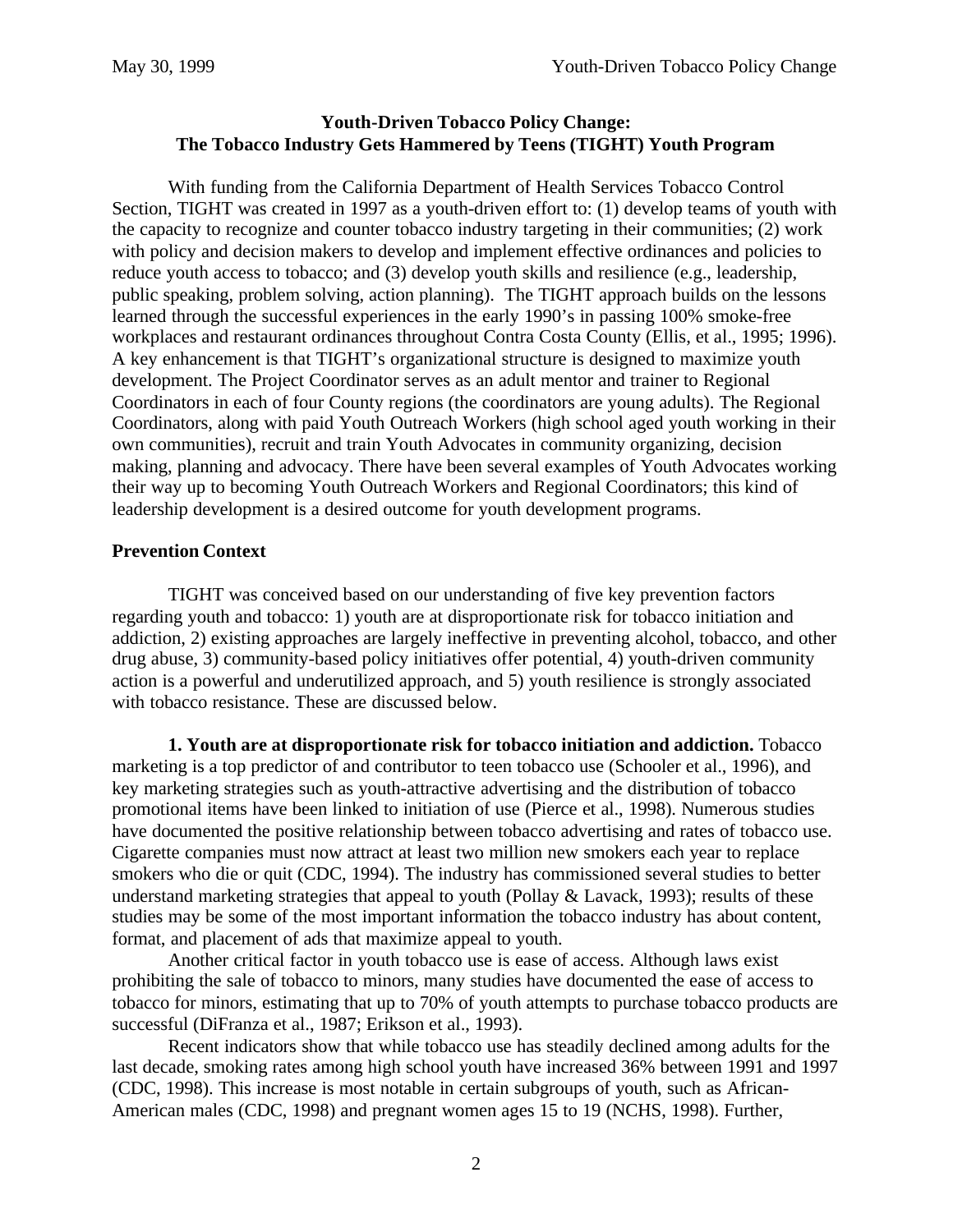alarming increases have been found for young adolescents ages 12 to 13, among whom smoking rates have increased by 33% between 1994 and 1997 (SAMHSA, 1997b). These trends in adults and youth are paralleled in California, with smoking rates for adults declining by 18% between 1990 and 1996, while smoking rates for California youth ages 12 to 17 increased by 30% during the same time period (Cancer Prevention and Control Center, 1998).

**2. Existing approaches are largely ineffective in preventing alcohol, tobacco, and other drug abuse.** From the late 1980's to the present, the conceptual structure for alcohol, tobacco, and other drug (ATOD) abuse prevention has been grounded in the disease or pathology model. This *risk-focused* prevention model is based on a "deviancy assumption"-- any use equals abuse (Brown & Horowitz, 1993), and has an etiological orientation in risk factors, a focus on the individual, and a programmatic approach emphasizing peer resistance skills (e.g., "Just Say No"). This model has been incorporated into a myriad of curricula, especially the widely disseminated *Project DARE* and *Here's Looking At You 2000*. However, evaluation studies have consistently documented the dismal failure of most of these efforts, finding only some *short-term* reductions in the onset of tobacco and marijuana use and no effects on the level of alcohol use (Brown and Kreft, 1998; Clayton, Catarelo, & Johnstone, 1996; Ellickson & Bell, 1990; Ennett, et al., 1994; Hopkins, et al., 1988; Klitzner, 1987).

Where ATOD program evaluations have identified somewhat more promising efforts, two critical components were in place. First, these programs have had to move away from the exclusive focus on "fixing" individual youth to involving family, school, and, especially, community systems in environmental change. Moskowitz' conclusion in his comprehensive review of alcohol prevention programs is directly relevant to tobacco prevention:

*The failure of primary prevention programs is not surprising given the widespread availability of alcohol and the important role it plays within our society….If one could create a social environment where positive social influences regarding alcohol use predominated, then there would be little need to attempt the difficult task of trying to train the ultimate social animal to resist social influences as is currently in vogue in many 'just say no'-type prevention programs* (1989, p. 78).

A second component identified as contributing to positive ATOD outcomes in youth is the active participation and contribution of the youth in the program (Tobler, 1986; Tobler & Stratton, 1997; and Tobler, 1998). In fact Tobler and Stratton's meta-analysis of school-based ATOD abuse prevention programs (1997) found that "interactive" or peer programs could reduce youth ATOD use by 10%. Tobler defines interactive programs as those that *actively involve youth, use trained adult-led small groups, enable open and honest communication, and are youth-centered* (focusing on *youths*' perceptions, interests, and experience) (1998). Furthermore, when an interactive school-based ATOD program involved the *community*, youth ATOD use was reduced by 25%.

From examining *only* the ATOD prevention program evaluation literature, it is clear that the two most effective program elements are (1) focusing on community change, and (2) providing youth ongoing opportunities for participation and contribution. Both of these characteristics, which describe the TIGHT program, are rare in prevention programs. In fact, Tobler and colleagues found that *non-*interactive programs are used in 90% of the school systems they studied (Ennett, Tobler, Ringwalt, & Flewelling, 1994), and, as the next section makes clear, community efforts, while growing, also are the exception. Thus, an evaluation of TIGHT will significantly contribute to our understanding of implementing and replicating a best practices prevention program.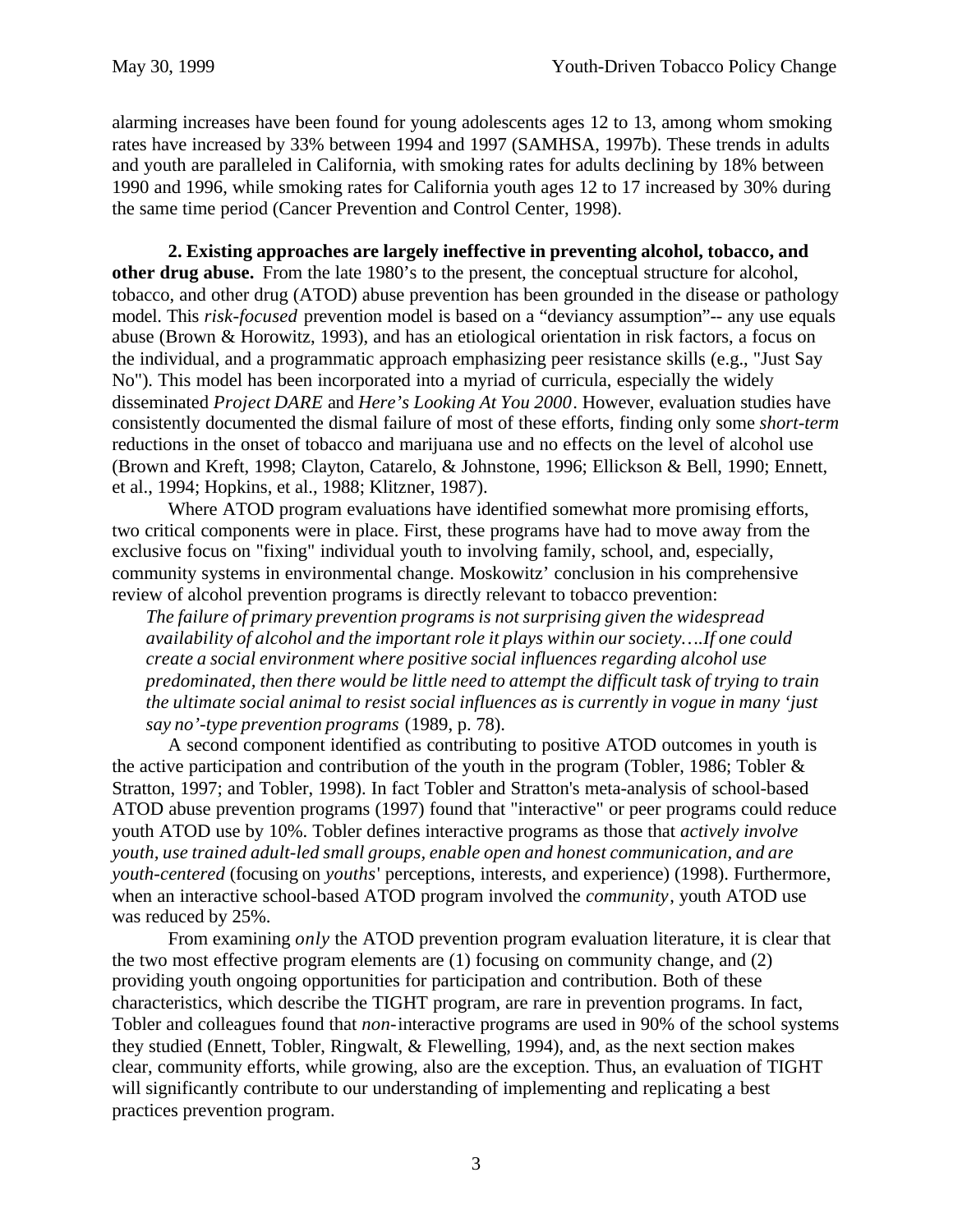**3. Community-based policy initiatives offer potential.** Community involvement in public health promotion is increasingly sought (even required by many funders) in the belief that interventions guided by community participation are more likely to succeed. Kalnins (1992) suggests that community participation in problem solving and decision-making is a precursor for effective interventions, and a growing body of evidence suggests that involvement in controlling events that determine our lives promotes good health (Syme, 1990). For example, the positive changes in knowledge, attitudes and behavior found among low income women using a health promotion and resource guide were credited in large part to their participation in the guide's development (Neuhauser, 1998).

From a research perspective, community involvement is likely to lead to the development of valid research questions by compelling researchers to observe the community through the eyes of its residents (Altman, 1994). Community participation is also likely to increase the quality of data (Wandersman, 1983; Prestby, 1990). Green (1991) directly asserts that nothing assures the success of a program more than to engage the people of a community.

**4. Youth-driven community action is a powerful and underutilized approach.** Many advocates of community participation, however, tend to overlook children and youth as an integral part of the community. Children and youth are rarely given the opportunity or resources to research, define and address issues that affect their lives. Public policies intended to benefit young people are nearly always developed with little or no meaningful input from them, and programs designed to serve youth are generally run *for*, rather than *by* them. Kalnins (1992) has found that scant attention is given to the potential of children participating in health promotion efforts other than being passive recipients of the efforts of adults working on their behalf. This often results in the failure of the policies and limited participation by youth in programs intended for them.

However, children's participation in health promotion has been demonstrated in both developed and developing countries (Hart & Schwab, 1997), successfully challenging the belief that children and youth are not competent to make decisions about conditions in their communities that affect their health and lives. Broad-based and politically visible programs encouraging cities to be more responsive to and supportive of children and youth have been developed in Seattle, Santa Monica and Edmonton, Canada where children define community problems from their perspective and participate in committee meetings and boards to implement changes (Kalnins, 1992). The result has been formation of broad coalitions of city government, business, and youth groups, which validates the premise that providing opportunities for youth to be democratically involved in community-based organizations is valuable for their development as well as for their communities (Hart, 1997a).

The impact of youth actively challenging the legitimacy of the tobacco industry, as demonstrated in the TIGHT program, has been a powerful strategy in Contra Costa County for both the individual and the community. Yet very little social activism has been reported in the literature on current tobacco prevention programs (Edwards, 1992). To date there are no published evaluation studies documenting the impact of the programs that do exist, even though a review of community-based approaches used to reduce tobacco use among youth by the Center for Substance Abuse Prevention found that community anti-tobacco activism may have an important role in promoting anti-tobacco attitudes and in counteracting messages from the tobacco industry. The value of anti-tobacco activism as an approach requires further study (SAMHSA, 1997).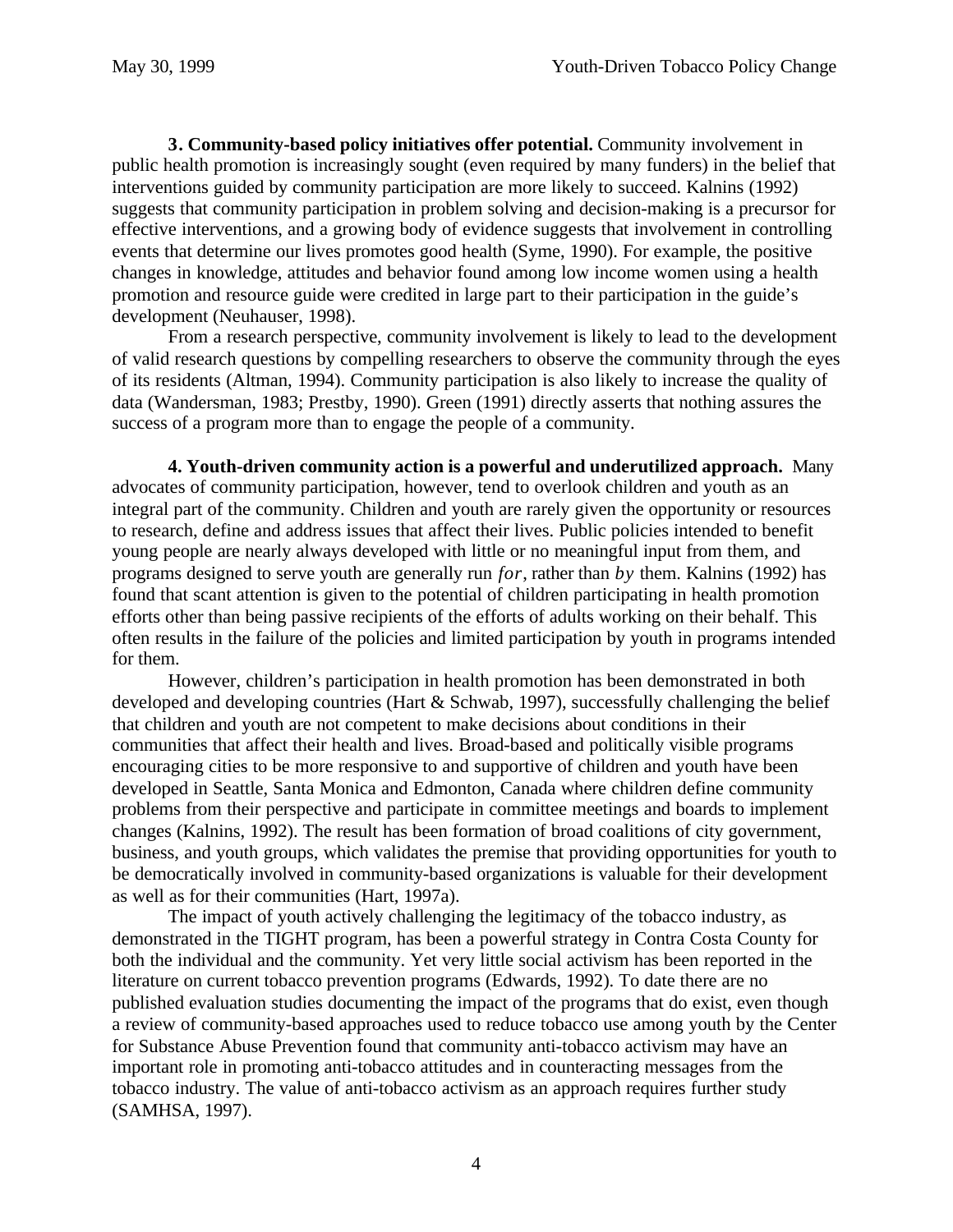**5. Youth resilience is strongly associated with tobacco resistance.** Recent high-profile research, such as the National Longitudinal Study of Adolescent Health (Resnick, et al., 1997), has identified youth's *sense of connectedness* as protective against alcohol, tobacco, and drug use. At the same time, the national multi-site evaluation of the Big Brothers/Big Sisters mentoring program has found *greater* reductions in the onset of ATOD use than most specifically-focused ATOD prevention programs. These types of findings are now directing the prevention field back to a path that ATOD policy makers rejected over a decade ago: human development. This approach assumes that human development is motivated by basic human needs for safety, belonging, self-worth, autonomy, mastery, and meaning. When these needs are met in programs, families, schools, and communities, healthy and successful individual outcomes are a likely result.

This time around the approach is called *youth development,* and has a powerful scientific knowledge base in resilience research – in the interdisciplinary, cross-cultural, developmental studies of youth growing up in high-risk environments that document how most of these youth become healthy and successful despite trauma and adversity (Masten & Coatsworth, 1998; Rutter, 1985; Werner & Smith, 1992).

Resilience research clearly identifies the environmental protective factors, the supports and opportunities, that promote healthy youth development as being three-fold: *caring relationships, high expectation messages, and the opportunities to participate and contribute in meaningful activities* (Benard, 1991; Werner & Smith, 1992). It is through these three external assets that basic human needs are met in healthy and positive ways.

Resilience research also specifies the positive individual outcomes that these developmental supports and opportunities promote and that serve as protective against problem behaviors, including ATOD abuse: *social competence* (e.g., empathy, communication skills); *problem-solving* (e.g., critical thinking, decision-making); *autonomy/identity* (e.g., self-efficacy, distancing); and *sense of purpose and future* (e.g., imagination, persistence, optimism)(Benard, 1991). The major implication from resilience research for prevention practice is:

Further support for a youth development/resilience approach comes from the pioneering research of the Search Institute. Their data from hundreds of communities and about 250,000 youth have clearly documented the positive relationship between the number of assets (their 30 - 40 identified internal and external assets map well to those from resilience research) that young people have and their nonparticipation in problem behaviors, including alcohol, tobacco, and drug use and abuse. In terms of *daily tobacco use*, only 1% of youth with 26-30 developmental assets use; 4% of youth with 21-25 assets use; and 35% of youth with only 1-10 assets use (Benson, 1997, p. 58). This pattern is similar for other problem behaviors.

Finally, a few program evaluations are beginning to appear that document the power of the youth development paradigm for healthy development. All of these programs are focused on meeting the developmental needs of children and youth by providing caring relationships, high expectation messages, and opportunities for participation and contribution in meaningful activities. Most of them have also documented *more* powerful ATOD prevention outcomes than any of the marginally successful ATOD-specific programs. These program evaluations include the Big Brother/Big Sisters (Tierney, Grossman, & Resch, 1995); the latest follow-up of High/Scope Educational Research Foundation's Perry Preschool Study (Schweinhart & Weikart, 1997); a meta-analysis of adventure programs (Hattie, Marsh, & Richards, 1997); meta-analyses of cooperative learning (Johnson & Johnson, 1989; Slavin, 1990); effective schools research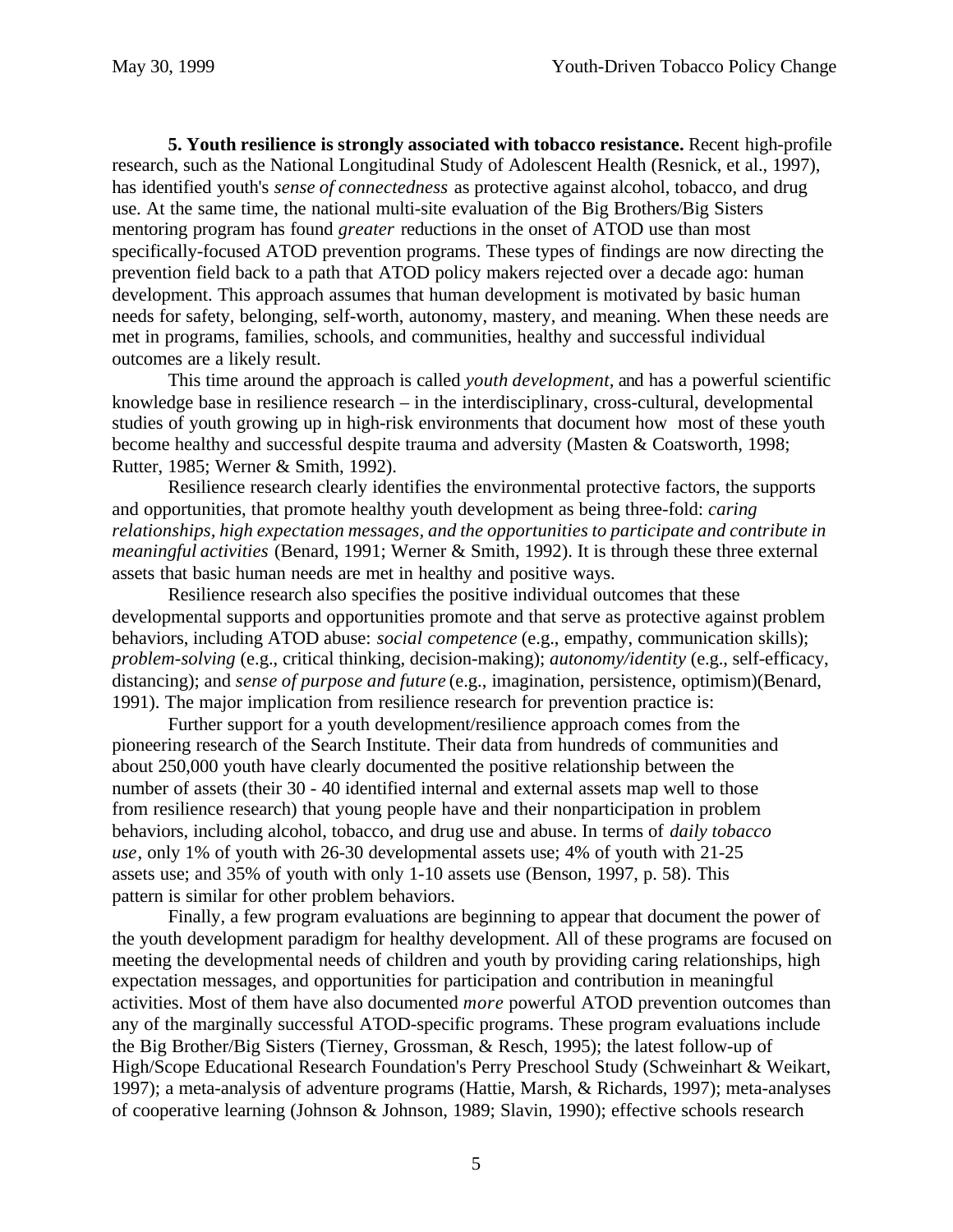(Meier, 1995; Rutter, Maughan, Moritmore, Ouston, & Smith, 1979); a national qualitative study of community-based youth-serving programs (McLaughlin & Irby, 1994); and the National Evaluation of Learn and Serve America School and Community-based Programs (Melchior, 1998).

What is clearly needed to move the ATOD field toward the youth development and resilience paradigm are some youth development-oriented ATOD program evaluations, such as the one proposed. As a recent literature review of youth development program evaluations concluded, "The review of the evaluation literature highlights the paucity of high quality outcome evaluations of programs fitting the youth development framework (Roth, Brooks-Gunn, Murray, & Foster, 1998, p. 441).

## **TIGHT: Resiliency In Action**

What seems clear from the literature on both youth participation in community-based public health research and action and youth resilience is that to influence or change youth behavior in a positive direction, prevention programs must be designed to meet young people's developmental needs for belonging, respect, power, challenge, autonomy, contribution, and meaning. This translates to programs needing to provide the caring relationships, high expectation messages, and opportunities for youth to be in leadership roles in the program. Schwab (1996) found that youth, including those living in difficult circumstances, as do most of the TIGHT youth, can make a strong contribution to research and action on their own behalf, if given the opportunity, respect and support they need. Similarly, several ethnographic studies of community-based programs found that at-risk inner city youth prefer to be in organizations they feel give them greater self-control and self-respect, and higher expectations about their own futures (Heath, 1994; McLaughlin, Irby, & Langman, 1994). This is the type of environment, as illustrated below, in which young people tend to thrive; it is precisely the environment that TIGHT creates to support the youth who, in turn, become activists in changing their community for both adults and young people.

Youth are attracted to TIGHT for a variety of reasons: being with friends, documenting how the tobacco industry targets them and their communities, and having constructive ways to take action. A TIGHT outreach worker adds: "TIGHT is youth-driven and youth-led and we can take action. We as youth can do something about our community *and* our problem with tobacco" (Reed, 1998). TIGHT youth, mostly from underserved and resource-deprived communities, bring in other youth who would ordinarily not consider getting involved in a project like this. "They're the experts on how to reach young people and make this information relevant," says project director Colleen Floyd-Carroll. "They know how to translate it in a way that is meaningful to their communities. The youth have become passionate and persuasive advocates" (Reed, 1998).

"In the beginning, the adults always have very low expectations", said Floyd-Carroll. "They expect the young people to stumble over their words, to be unsure of themselves. But we have over twenty resolutions in support of tobacco-free youth policies from policy making bodies and advisory groups throughout the county that endorse this entire policy initiative. Nearly all of them were because of presentations done by the youth" (Reed, 1998). The youth themselves feel they are taken seriously during hearings before the Board of Supervisors. "They want to listen to the youth mostly," said one youth outreach worker. "You can tell by their body language. When youth get up there, they pay attention, make eye contact" (Reed, 1998).

Working with school-age youth and young adults who are both new to the workforce and to working with the community has required Tobacco Prevention Project (TPP) and Community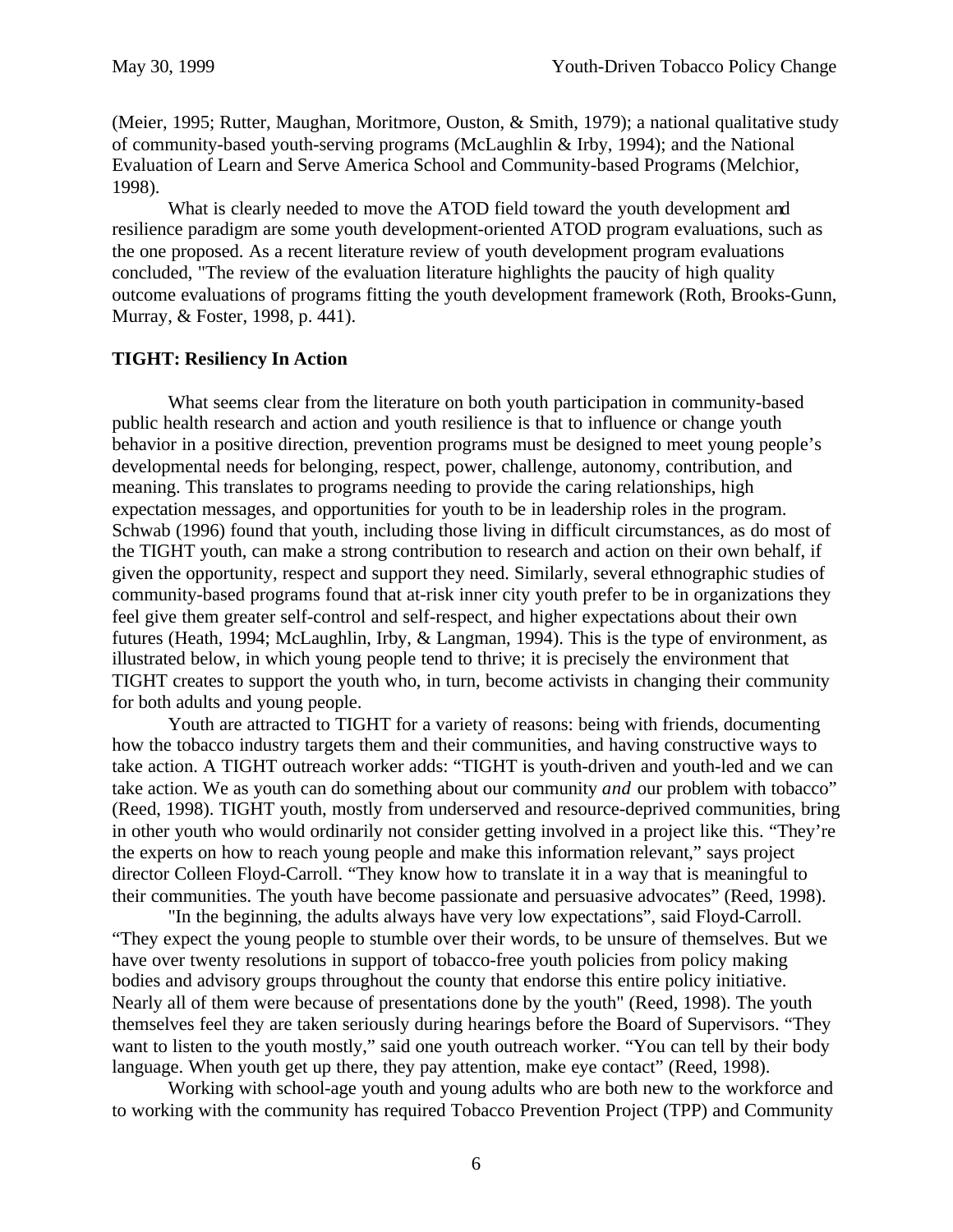Wellness & Prevention Program (CW&PP) staff to assume unconventional roles: teaching youth a work culture and easing bureaucratic constraints to give youth the room they need to mobilize communities. "Now when we talk about bringing in representatives from diverse communities for projects, young people are included as one of those communities," said TPP Manager, Denice Dennis (Reed, 1998). TIGHT's input in the budgetary planning process last year led TPP and the Tobacco Prevention Coalition (TPC) to redefine priorities and reallocate funds in the last budget year to provide more resources for TIGHT's work to pass the tobacco-free youth ordinance.

While some exemplary tobacco control programs help youth gain knowledge, skills, the ability to think critically, and take action (ANR, 1998; Edwards et al, 1992), it is rare to find a project willing to allow youth to participate in research and define their agenda based on findings from research they did in their own communities. Even fewer provide the type of intensive support (e.g. case management) needed to help youth with few resources to remain in the program when developmental and situational problems arise.

The critical need for effective tobacco prevention strategies for youth is clear. The proposed study will fill the need for research to evaluate the effectiveness of a participatory, youth-driven, youth development approach in working on tobacco control policy. Youth involvement in health policy work translates to several levels of benefits. In the words of Cyndi Simpson, CW&PP Director: "They're not engaging in risk behaviors, they're getting their self-esteem built, they're learning how to problem solve, they're getting validation about their worth from adults who are not their caregivers...The fact that it's actually about a key public health issue is like icing on the cake (Reed, 1998).

### **Community Context**

In the broadest sense, the community of relevance is Contra Costa County, a geographically and demographically diverse county located in the San Francisco Bay Area. The special focus of this program comprises all Contra Costa County youth and young adults between the ages of 14 and 25. Contra Costa is a mix of urban, suburban and rural communities. Its estimated 1998 population was 903,000, of which 25% are under the age of 18 and 37% are people of color. Countywide median household income is higher than the statewide average, yet while the county projects a prosperous image, some of the most poverty-stricken communities in the Bay Area are found here. Hills and rugged terrain divide the county into three distinct regions. Densely populated West County contains much of the county's heavy industry. Central County is rapidly changing from suburban bedroom communities into a major center for commercial and corporate financial headquarters. East County continues to be an important agricultural region even as it is increasingly suburbanized. Parts of West County and East County have the lowest incomes and most persistent economic, social and health problems in the county. These regional differences present challenges to organizing for tobacco control public policy changes.

### **Preliminary Evaluation Activities**

Several preliminary studies of the TIGHT project have been conducted to date. An initial study of policy options to reduce demand for and supply of tobacco among young people was conducted by the Contra Costa County TPC and the TPP at the request of the County Board of Supervisors and the Conference of Mayors. After reviewing federal and state policies, local initiatives and public opinion, a policy paper, *Tobacco-Free Youth: Assessing Policy Options*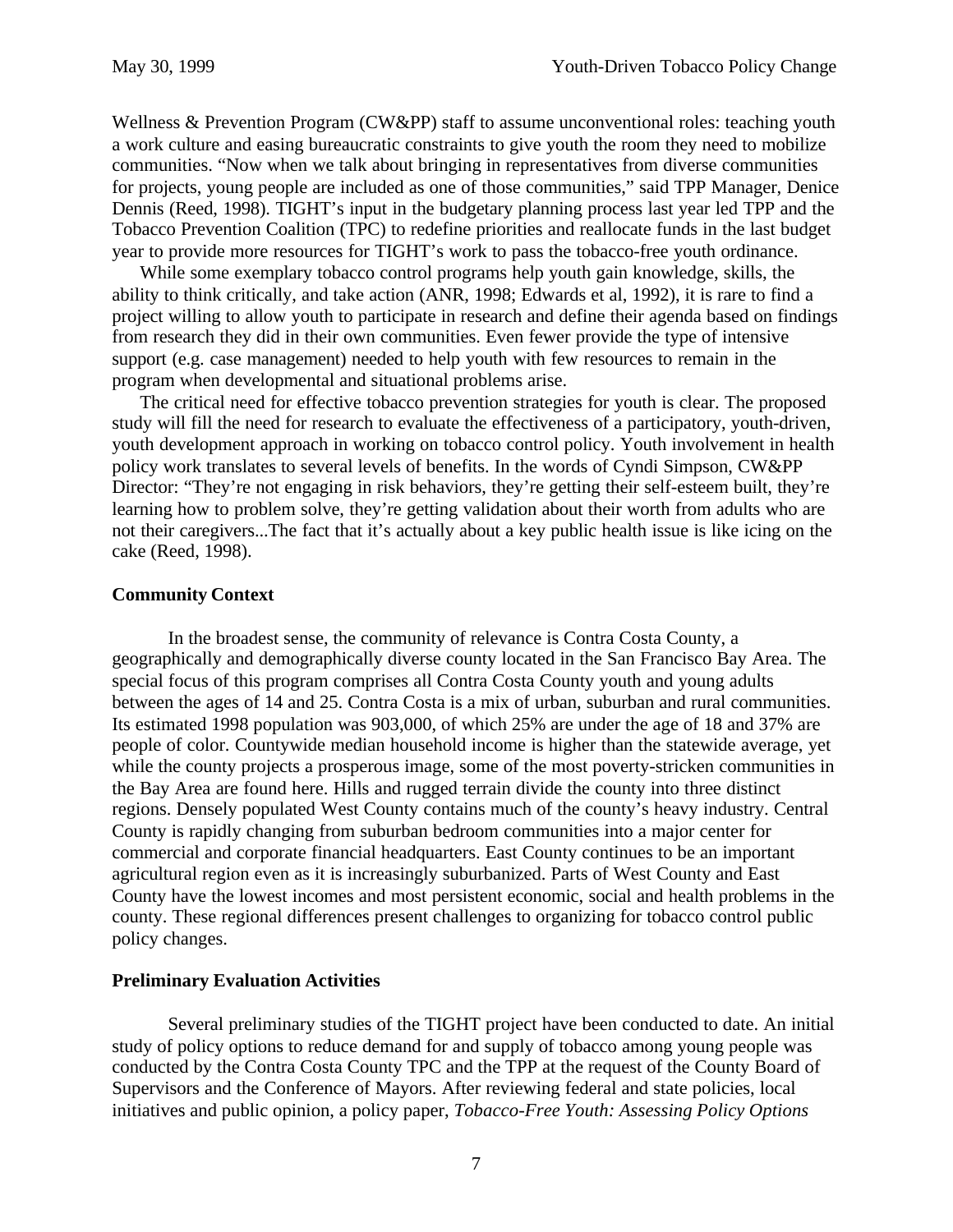*Which Reduce Demand for and Supply of Tobacco to Young People in Contra Costa County*, was developed. The major strategies described to reduce youth access and the impact of tobacco advertising on youth included regulating tobacco retailers through licensing and conditional use permit restrictions; restricting or prohibiting tobacco advertising; limiting tobacco promotional and sponsorship activities; and restricting tobacco self service displays.

The 1998 TIGHT evaluation prepared for the California Department of Health Services Tobacco Control Section was directed by CW&PP director Cyndi Simpson. The evaluation contains two case studies and a focus group summary on the project's strengths and challenges. The first report, *TIGHT: A Case Study of a Youth-Driven, Participatory Model Involving Youth in the Development and Passage of Local Tobacco Policy* described how youth from primarily low income, underserved communities won the respect and support of policy makers and became powerful youth advocates as articulate, passionate, and persuasive organizers and speakers whose presence had a decisive impact on the Board's decision to pass the ordinance. The youth themselves feel they have a positive impact, and significant positive changes have occurred in their academic achievement, self esteem, acquisition of new skills, and vision of the future.

The study identified several key issues the staff faced in implementing the youth-led model, including the need to educate the youth about professional work culture, and to educate adults about how to share power with youth. A key issue has been providing support on-demand to the youth to help them stay in the program.

Youth voices in *Results From the Focus Group with Members of Tobacco Industry Gets Hammered by Teens (TIGHT)* echo the importance of the support TIGHT provides them. Explaining how they benefit from their participation in TIGHT, the youth describe caring relationships, high expectations, and meaningful participation, the three protective environmental supports to promote resiliency among youth. They have also gained knowledge about tobacco industry targeting and the policy process, as well as skills in communication, public speaking, organizing, leadership, working in diverse teams, media advocacy and administrative tasks. Many TIGHT participants have changed their attitudes about smoking and become informal antitobacco advocates with family and friends. The youth reveal that their interest in TIGHT stemmed from their desire to be with friends, take action and exercise leadership. They perceive that the strength of the program lies in the passion and diversity of the youth involved, and that TIGHT provided them with opportunities for participation in a way that other youth projects do not.

The second case study, *Development of a Contra Costa County Tobacco-Free Youth Ordinance*, documents the strategies used and barriers encountered in pursuing the model ordinance with the County Board of Supervisors. A sense of urgency to pass the ordinance was established through the strong and on going presence of well-trained youth from diverse backgrounds who provided photographic evidence they had collected and their own experience of tobacco industry targeting in their communities. Additional strategies that contributed to successful passage of the ordinance included meeting individually with Board members; working to establish a positive working relationship with County Counsel; soliciting outside experts to review the ordinance; having an attorney on TPP staff; and providing well-researched, comprehensive materials for the Board.

Some of the barriers that arose in pursuing the ordinance included: County Counsel's initial reluctance to work with TPP; the difficulty in getting the Board of Supervisors --faced with tobacco industry and some merchant opposition -- to make a decision on the ordinance; initial resistance on the part of the county planning department opposed to any proposal that would create more work for them; and the county's fear of threatened litigation.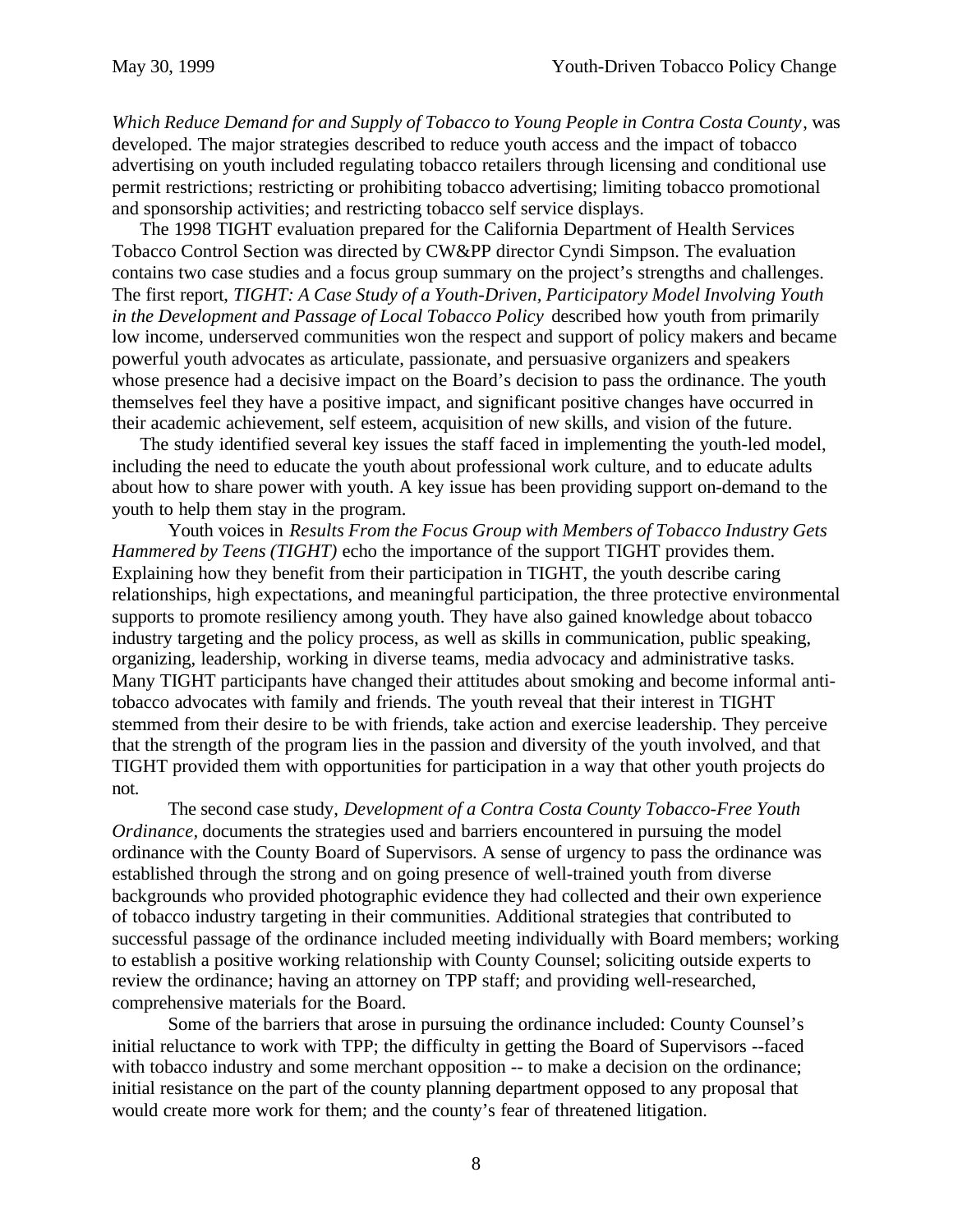# **Research Proposed for 1999-2002**

A three-year collaborative community-academic research award (CARA) study has been proposed by WestEd's School and Community Health Research Group and the Contra Costa County Department of Public Health Services' Community Wellness & Prevention Program to the University of California Office of the President's *Tobacco-Related Disease Research Program*. This study is to investigate the role of youth mobilization in local tobacco policy change. Grounded in the theories of participatory action research and youth resilience, we will systematically examine and analyze the processes and outcomes of TIGHT. We plan to document and better understand the determinates and mediators of TIGHT's most important outcomes clusters: (1) changing local tobacco policies and community environments; and (2) providing developmental supports to participating youth, enhancing their resilience, and positively affecting their tobacco-related knowledge, attitudes, intentions, and behaviors. The study builds on TIGHT's experience developing, successfully advocating for, and implementing a comprehensive Tobacco Free Youth Ordinance applicable to unincorporated areas of Contra Costa County, together with TIGHT's plans to replicate these successful strategies in up to 18 county cities during the next three years. One important product of the study will be a package of materials and technical assistance strategies together with a dissemination plan to encourage and assist the diversity of California communities that could potentially replicate this unique program.

The study has three primary aims:

- 1. Assessment of the processes, outcomes, and mediating factors of youth-driven community actions and community change in five cities.
- 2. Understanding of the youth and community mobilization-related issues, assets, and needs of a diverse sample of specific communities to inform dissemination and replication strategies.
- 3. Assessment of developmental supports, protective factors, enhancement of resilience traits, and positive tobacco outcomes experienced by youth as a result of their participation.

To accomplish these aims, we will employ a mix of three types of research methodologies:

- 1. Longitudinal multi-site tracking, analysis, and reporting of community actions and community changes across five selected communities (Fawcett and colleagues, 1995, 1999).
- 2. In-depth qualitative data collection and structured analysis across these communities (Miles and Huberman, 1994.)
- *3.* Individual assessment, tracking, and analysis of protective factors, resilience traits, and tobacco use and its correlates for a sample of student activists at start of participation, six months later, and 18 months later (Constantine and colleagues, 1998, 1999).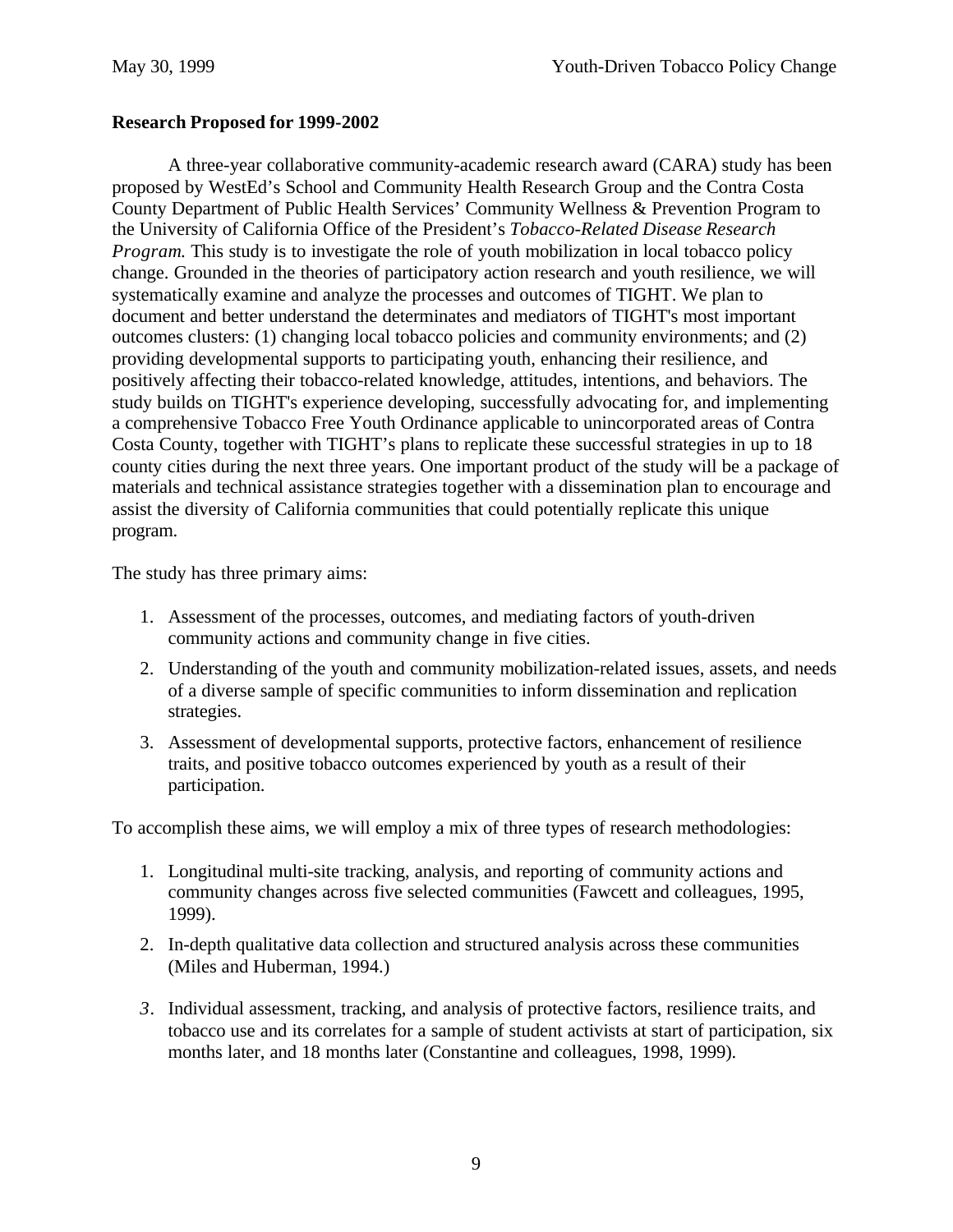## **References**

- Altman, D.G. (1995). Sustaining interventions in community systems: On the relationship between researchers and communities. *Health Psychology*, *14*, 526-536.
- Altman, D.G., Foster, V., Rasenick-Douss, L., & Tye, J.B. (1989). Reducing the illegal sale of cigarettes to minors. *Journal of the American Medical Association*, *261*, 80-83.
- Altman, D.G., Levine, D.W., Coeytaux, R., Slade, J., Jaffe, R. (1996). Tobacco Promotion and Susceptibility to tobacco use among adolescents aged 12 through 17 years in a nationally representative sample. *American Journal of Public Health*, *86*, 1590-1593.
- Altman, D.G., Rasenick-Douss, L., Foster, V., & Tye, J.B. (1991). Sustained effects of an educational program to reduce sales of cigarettes to minors. *American Journal of Public Health*, *81*, 891-893.
- Americans for Nonsmokers' Rights (ANR) Foundation (1998). *Teens as Teachers* [video]. (Available from ANR, 2530 San Pablo Avenue, Suite J, Berkeley, California 94702)
- Becker, M.H. (1970). Factors affecting diffusion of innovations among health professionals. *American Journal of Public Health, 60*, 294-304.
- Benard, B. (1991). *Fostering resiliency in kids: Protective factors in the family, school, and community.* San Francisco: WestEd.
- Benard, B. (1994, December). *Applications of resilience: Possibilities and promise*. Paper presented at Conference on the Role of Resilience in Drug Abuse, Alcohol Abuse and Mental Illness, Washington, D.C.
- Benson, P. (1997). *All kids are our kids.* San Francisco: Jossey-Bass.
- Biglan, A., Ary, D., Yudelson, H. et al. (1996). Experimental evaluation of a modular approach to mobilizing antitobacco influences of peers and parents. *American Journal of Community Psychology, 24*, 311-339.
- Biglan, A., Ary, D., Koehn, V. et al. (1996). Mobilizing positive reinforcement in communities to reduce youth access to tobacco. *American Journal of Community Psychology, 24*, 625-638.
- Brown, B.S. (1988). Making a difference: Is journal publication enough? *Journal of Substance Abuse Treatment*, *15*, 87-88.
- Brown, J., & Horowitz, J. (1993). Deviance and deviants: Why adolescent substance use prevention programs do not work. *Evaluation Review, 17*, 529-555.
- Brown, J., & Kreft, I. (1998). Introduction to the special issue: Zero effects of drug prevention programs: Issues and solutions. *Evaluation Review, 22*, 3-14.
- Cancer Prevention and Control Program. (1998). *Tobacco Control in California: Who's winning the war? An evaluation of the Tobacco Control Program, 1989-1996*. San Diego, CA: University of California.
- Centers for Disease Control and Prevention. (1994). *Preventing tobacco use among young people: A report of the Surgeon General.* (S/N 017-001-004901-0). Washington, DC: US Government Printing Office.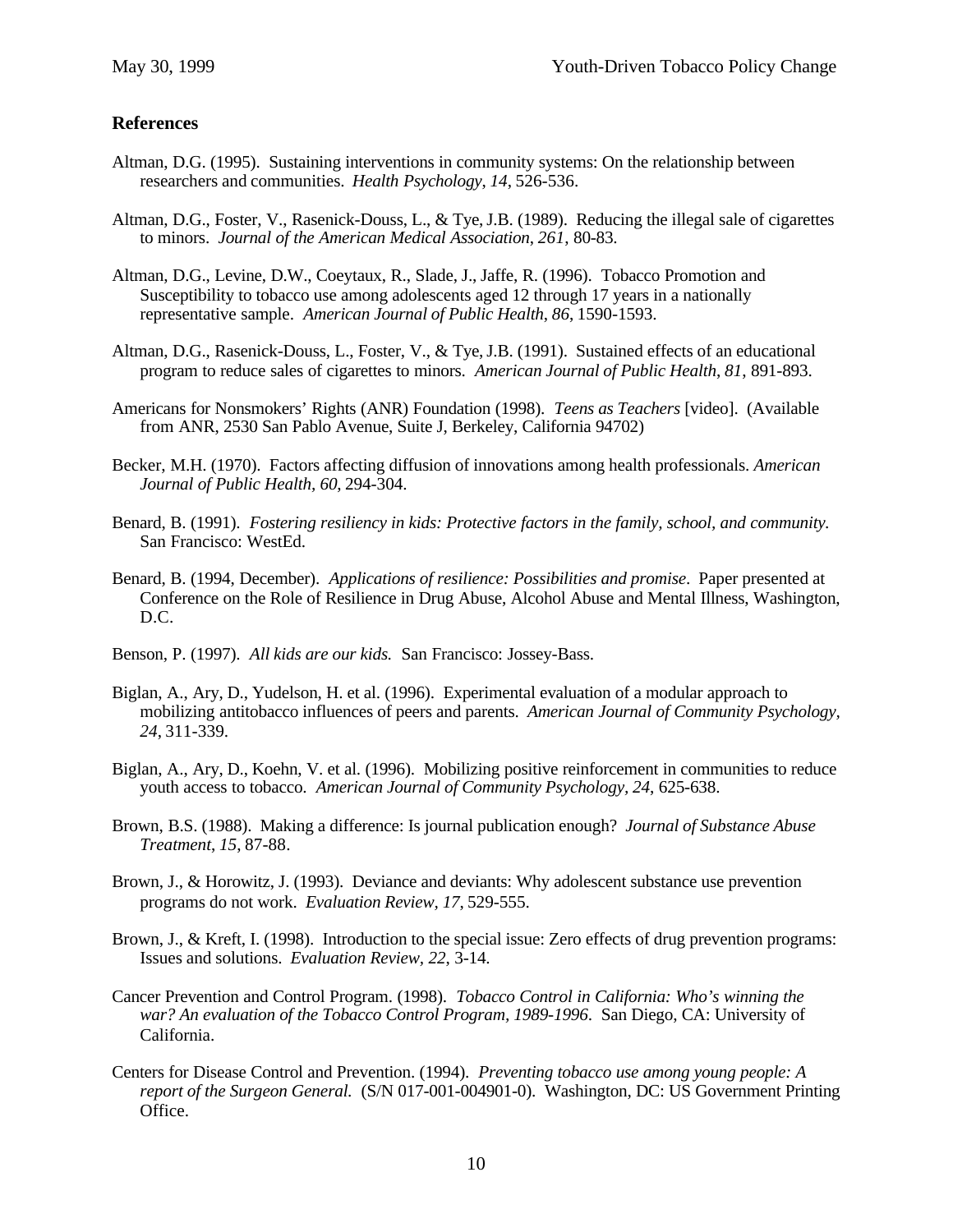- Clayton, R., Catarello, A., & Johnstone, B. (1996). The effectiveness of drug abuse resistance education (Project DARE): Five-year follow-up results. *Journal of Preventive Medicine, 25,* 1-12.
- Constantine, N. A. (1998, August). *Report on the development and field test of the Tobacco Use* Prevention Education Module of the California Healthy Kids Survey. Presentation to the California Tobacco Education and Research Oversight Committee, Berkeley, CA.
- Constantine, N. A., Benard, B., Berliner, B. A., Curry, K., & Diaz M.D. (June, 1999). *Measuring protective factors and resilience traits in youth: The Healthy Kids Resilience Assessment.* Paper to be presented to the 1999 Society for Prevention Research Annual Conference, New Orleans.
- Constantine, N.A., & Cagampang, H.H. (1998, August). *Improving local evaluation utility within multisite risk behavior prevention programs.* Paper presented at the 106<sup>th</sup> Annual Conference of the American Psychological Association, San Francisco, CA.
- Constantine, N.A., & Cagampang, H.H. (1998, October). *Creating a locally relevant participatory* evaluation from the bottom up as part of a top down multi-site study. Paper presented at the European Evaluation Society International Conference on Evaluation, Rome, Italy.
- Constantine, N.A., & Curry, K. (1997, November). *The local site perspective in statewide teen pregnancy prevention program evaluations.* Paper presented at the American Evaluation Association Annual Conference, San Diego, CA.
- Constantine, N.A., & Curry, K. (1998, November). *Collaborative development of a theory-based assessment instrument for a school-linked violence prevention evaluation.* Paper presented at the 1998 American Evaluation Association Annual Conference, Chicago, IL.
- Constantine, N.A., Slater, J. K., & Binson, D. (1998, August). *Measuring adolescent sexual risk behavior.* Paper presented at the HIV/AIDS Related Knowledge and Behavior Session of the 24<sup>th</sup> International Congress of Applied Psychology, San Francisco, CA.
- Constantine, W. L., Haynes, C., Spiker, D., & Constantine, N. A. (1993). Recruitment and retention in a multisite clinical trial for low birth weight infants. *Journal of Developmental and Behavioral Pediatrics, 14*(1), 1-7.
- Cummings, K.M., & Coogan, K. (1992). Organizing communities to prevent the sale of tobacco products to minors. *International Quarterly of Community Health Education*, *13*, 77-86.
- DiFranza, J.R., Carlson, R.P., & Caisse, R.E., Jr. (1992). Reducing youth access to tobacco. *Tobacco Control, 1*, 58.
- DiFranza, J.R., Norwood, B.D., Garner, D.W., & Tye, J.B. (1987). Legislative efforts to protect children from tobacco. *Journal of the American Medical Association*, *257*, 3387-3389.
- Edwards, C.C., Elder, J.P., de Moor, C., Wildey, M.B., Mayer, J.A., & Senn, K.L. (1992). Predictors of participation in a school-based anti-tobacco activism program*. Journal of Community Health, 17*, 283-289.
- Ellickson, P., & Bell, R. (1990). *Drug prevention in Junior High: A multi-site longitudinal test.* Santa Monica: Rand.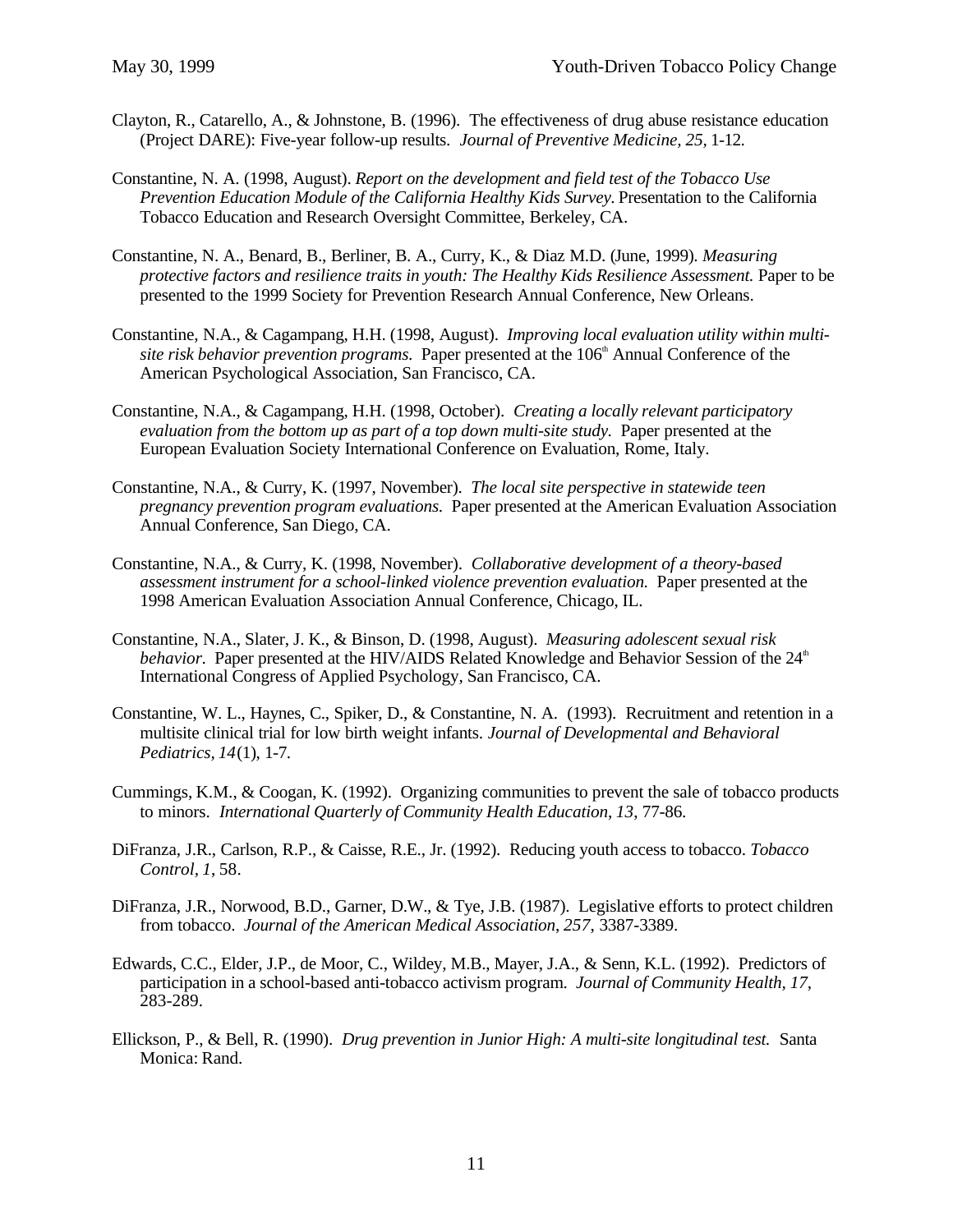- Ellis, G.A., Hobart, R.L., & Reed, D.F. (1996). Overcoming a powerful tobacco lobby in enacting local smoking ordinances: The Contra Costa County experience. *Journal of Public Health Policy, 17*, 28- 46.
- Ellis, G.A., Reed, D.F., & Scheider, H. (1995). Mobilizing a low-income African American community around tobacco control: A force field analysis. *Health Education Quarterly, 22*, 443-457.
- Ennett, S., Tobler, N., Ringwalt, C., & Flewelling, R. (1994). How effective is drug abuse resistance education? A meta-analysis of Project DARE outcome evaluations. *American Journal of Public Health, 84*, 1394-1401.
- Erickson, A.D., Woodruff, S.I., Wildey, M.B., & Kenney, E. (1993). A baseline assessment of cigarette sales to minors in San Diego, California. Journal of Community Health, 18, 213-214.
- Fawcett, S.B. et al. (1995). *Workgroup evaluation handbook: Evaluating and supporting community initiatives for health and development*. Lawrence, KS: University of Kansas.
- Fawcett, S.B., Lewis, R.K., Paine-Andrews, A. et al. (1999). Evaluating Community Coalitions for prevention of substance abuse: The case of Project Freedom. *Health Education and Behavior*, in press.
- Feighery, E., Altman, D., & Shaffer, G. (1991). The effects of combining education and enforcement to reduce tobacco sales to minors: A study of four northern California communities. *Journal of the American Medical Association*, *266*, 3168-3171.
- Floyd-Carroll, C. (1996). *Developing strategies for meaningful youth participation: A report to the CANFit Administrative Board.* Unpublished report.
- Glantz, Stanton A. (1993). Changes in cigarette consumption, prices, and tobacco industry revenues associated with California's Proposition 99. *Tobacco Control, 2,* 311-314.
- Goodman, R.M., & Wandersman, A. (1996). An ecological assessment of community-based interventions for prevention and health promotion: Approaches to measuring community coalition. *American Journal of Community Psychology, 24,* 33-62.
- Green, L.W., & Kreuter, M.W. (Eds.). (1991). *Health promotion planning: An educational and environmental approach.* Mountain View, CA: Mayfield.
- Hart, R.A., & Schwab, M. (1997). Children's rights and the building of democracy: A dialogue on the international movement for children's participation. *Social Justice, 24*, 177-191.
- Hart, R.A. et al. (1997a) Developmental theory and children's participation in community organizations. *Social Justice, 24*, 33-63.
- Hart, R.A. (1997b). *Children's participation: The theory and practice of involving young citizens in community development and environmental care*. London: Earth Scan Publications.
- Hattie, J., Marsh, H., Neill, J., & Richards, G. (1997). Adventure education and Outward Bound: Out-ofclass experiences that make a lasting difference. *Review of Educational Research, 67,* 43-87.
- Heath, S.B. (1994). The project of learning from the inner-city youth perspective. In Francisco A. Vallarruel & Richard M. Lerner (Eds.), *Promoting Community-Based Programs for Socialization and Learning*. San Francisco: Jossey-Bass.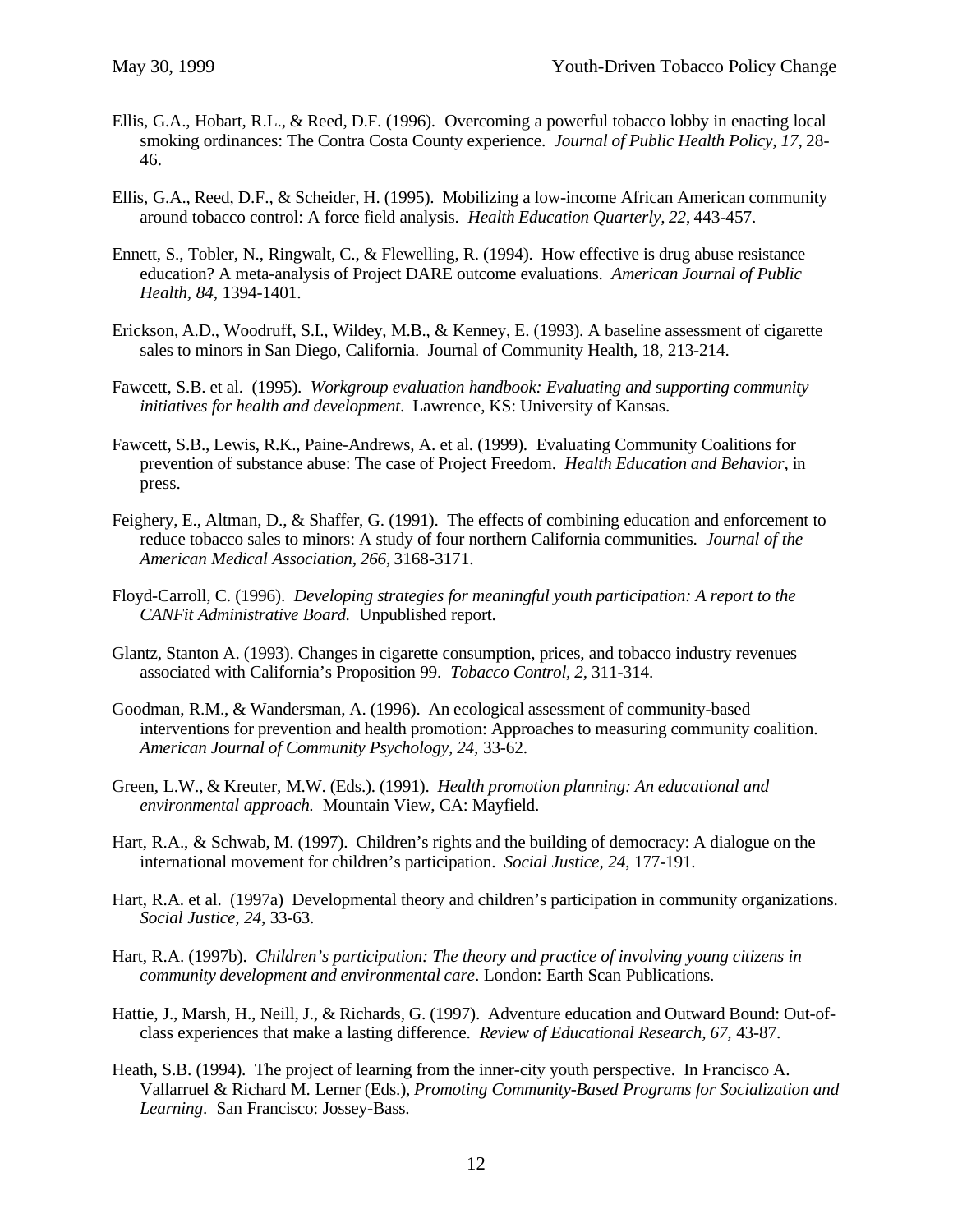- Hinds, M.W. (1992). Impact of a local ordinance banning tobacco sales to minors. *Public Health Reports*, *107*, 355-358.
- Hopkins, R. (1988). Comprehensive evaluation of a model alcohol education curriculum. *Journal of Studies on Alcohol, 49*, 38-50.
- Jason, L.A., Ji, P.Y., Anes, M.D., & Birkhead, S.H. (1991). Active enforcement of cigarette control laws in the prevention of cigarette sales to minors. *Journal of the American Medical Association 266*, 3159-3161.
- Johnson, D., & Johnson, R. (1989). *Cooperation and Competition: Theory and Research.* Edina, MN: Interaction Book Company.
- Johnson, J.L. et. al. (1996). A dissemination research agenda to strengthen health promotion and disease prevention. *Canadian Journal of Public Health, 87*, S5-S9.
- Kalnins, I., McQueen, D.V., Backett, K.C. et al. (1992). Children, empowerment and health promotion: Some new directions in research and practice. *Health Promotion International, 7*, 53-59.
- Keay, K.D., Woodruff, S.I., Wildey, M.B., & Kenney, E.M. (1993). Effects of a retailer intervention on cigarette sales to minors in San Diego County, California. *Tobacco Control 2*, 145-151.
- Klitzner, M. (1987). *Part 2: An assessment of the research on school-based prevention programs*. (Report to Congress and the White House on the nature and effectiveness of federal, state, and local drug prevention/education programs). Washington, D.C.: U.S. Government Printing Office.
- Koepsell, T.D., Wagner, E.H., Kristal, A.R. et al. (1992). Selected methodological issues in evaluating community-based health promotion and disease prevention programs. *Annual Review of Public Health, 13,* 31-57.
- Lynch, B.S., & Bonnie, R.J. (Eds.). (1994). *Growing Up Tobacco Free.* Washington, D.C.: National Academy Press .
- Masten, A., & Coatsworth, J. (1998). The development of competence in favorable and unfavorable environments: Lessons from research on successful children. *American Psychologist, 53*, 205-220.
- Mathews, T.J., (1998). *Smoking during pregnancy, 1990-96* (National Vital Statistics Report, Vol. 47, No. 10). Hyattsville, Maryland: National Center for Health Statistics.
- McLaughlin, M., Irby, M., & Langman, J. (1994). *Urban sanctuaries: Neighborhood organizations in the lives and futures of inner-city youth.* San Francisco: Jossey-Bass.
- Meier, D. (1995). *The power of their ideas: Lessons from a small school in Harlem.* Boston: Beacon Press.
- Melchior, A. (1998). *National evaluation of Learn and Serve America school and community-based programs: Final Report*. Washington, D.C.: Corporation for National Service.
- Miles, M., & Huberman, A.M. (1994). *Qualitative data analysis*. Thousand Oaks, CA: SAGE Publications.
- Mills, S. (1990). Improving information dissemination impact on districts and schools. *Knowledge Brief.* San Francisco: Far West Laboratory.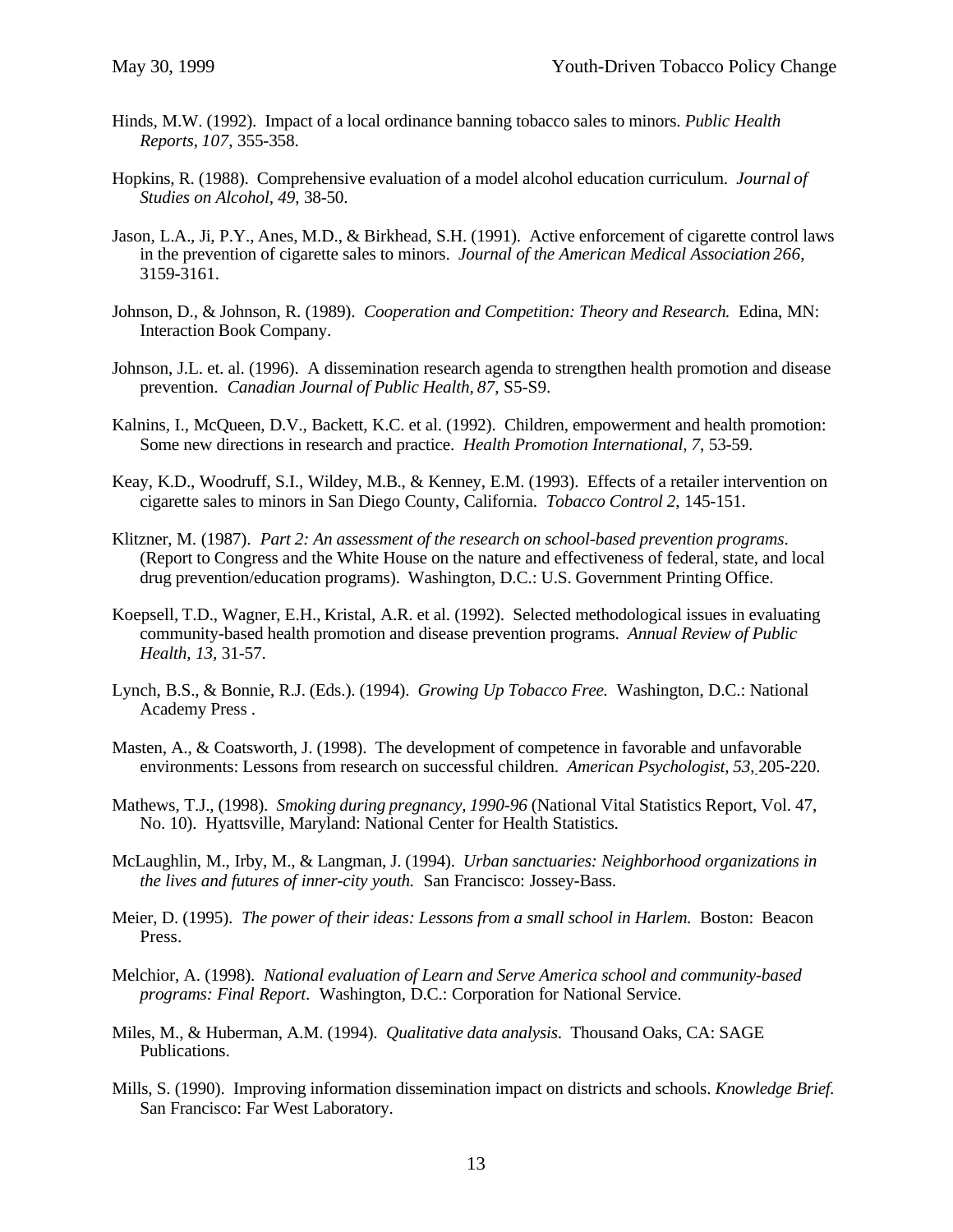- Moore, C.W., & Allen, J.P. (1996). The effects of volunteering on the young volunteer. *The Journal of Primary Prevention, 17*, 231-258.
- Morrisey, E., Wandersman, A., Seybolt, D., Nation, M., Crusto, C., & Davino, K. (1997). Toward a framework for bridging the gap between science and prevention: A focus on evaluator and practitioner perspectives. *Evaluation and Program Planning, 20*, 367-377.
- Moskowitz, J. (1989). The primary prevention of alcohol problems: A critical review of the research literature. *Journal of Studies on Alcohol, 50,* 54-88.
- Myers, M.L., & Hollar, J. (1989, January). Tobacco marketing and promotion. Paper presented at the Tobacco Use in America Conference.
- National Institute of Drug Abuse. (1991*). Drug use among American high school seniors, college students, and young adults*. Washington, D.C.: U.S. Government Printing Office.
- National Institute of Drug Abuse. (1999). *Bringing drug abuse treatment from research to practice*. (Request for Applications: DA-99-007). Washington, D.C.: U.S. Government Printing Office.
- Neuhauser, L., Schwab, M., Syme, L., & Bieber, M. (1998). Community participation in health promotion: Evaluation of the California Wellness Guide. *Health Promotion International, 13*, 211- 222.
- Paine-Andrews, A., Vincent, M.L., Fawcett, S.B., Campuzano, M.K., Harris, K.J., Lewis, R.K., Williams, E.L., Fisher, J.L. (1996). Replicating a community initiative for preventing adolescent pregnancy: From South Carolina to Kansas. *Family Community Health, 19*, 14-30.
- Patton, M.Q. (1990). *Qualitative evaluation research methods*. London: SAGE Publications.
- Pentz, M.A., Brannon, B.R., Charlin, V.L., et al. (1989). The power of policy: The relationship of smoking policy to adolescent smoking. *American Journal of Public Health*, *79*, 857-862.
- Pentz, M.A., MacKinnon, D.P., Flay, B.R. et al. (1989). Primary prevention of chronic diseases in adolescence: Effects of the Midwestern Prevention Project of tobacco use. *American Journal of Epidemiology, 130*, 713-724.
- Pittman, K., & Cahill, M. Pushing the boundaries of education: the implications of a youth development approach to education policies, structures, and collaborations*.*
- Pollay, R.W., & Lavack, A.M. (1993). The targeting of youths by cigarette marketers: archival evidence on trial. In McAlister, Leigh & Rothschild (Eds.), *Advances in Consumer Research 20* (pp.266-271). Provo, UT: Association for Consumer Research.
- Popham, W.J., Potter, L.D., Hetrick, M.A., Muthen, L.K., Duerr, J.M., & Johnson, M.D. (1994). Effectiveness of the California 1990-1991 Tobacco Education Media Campaign. *American Journal of Preventive Medicine, 19*, 319-326.
- Prestby, J.E. et al. (1990). Benefits, costs, incentive management and participation in voluntary organizations: A means to understanding and promoting empowerment. *American Journal of Community Psychology*, *18*, 177-149.
- Reed, D. (1998, August). *TIGHT: A case study of a youth-driven, participatory model involving youth in the development and passage of local tobacco policy*. Unpublished report submitted to the Contra Costa County Tobacco Prevention Project.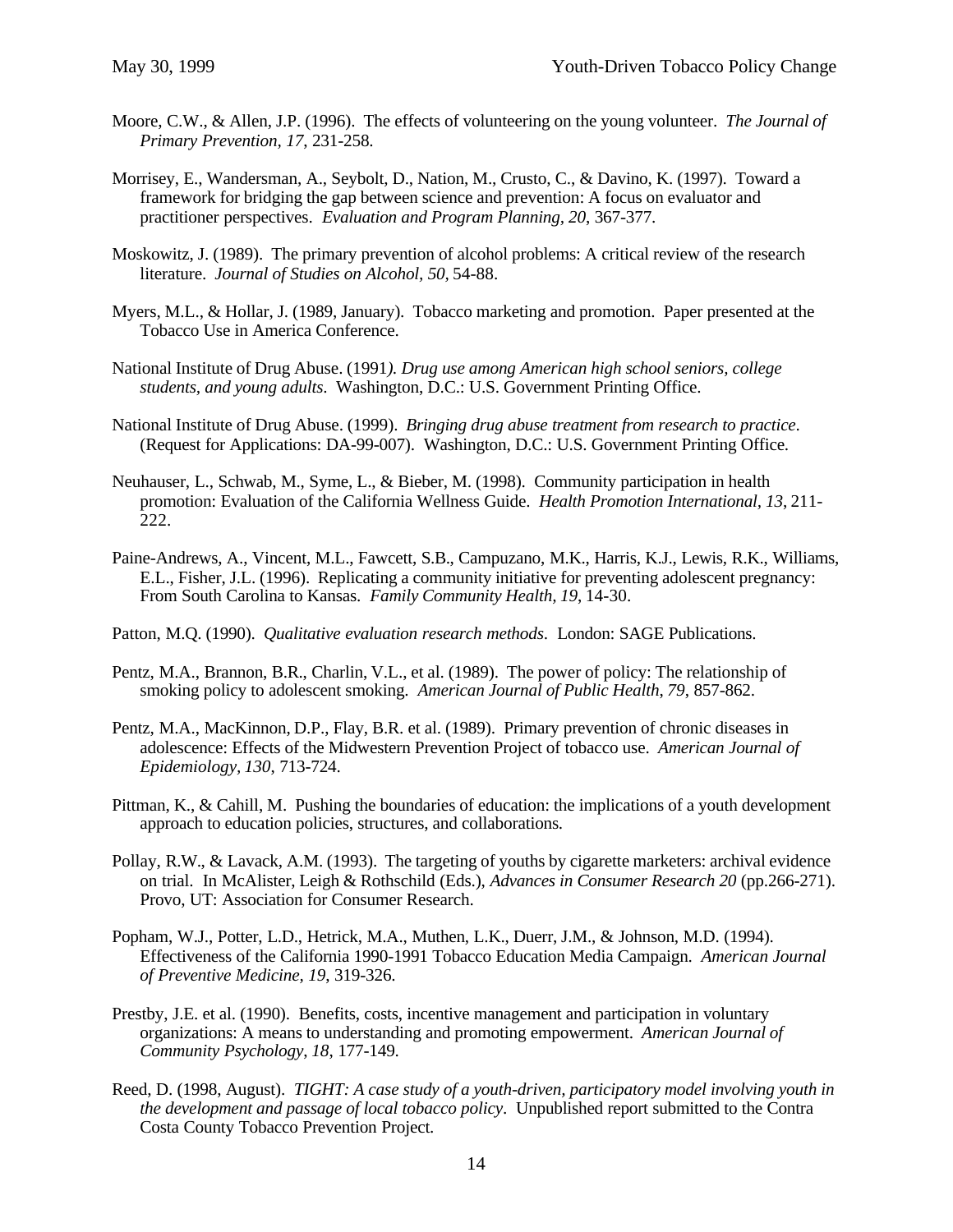- Resnick, M., Bearman, P., Blum, R., Bauman, K., Harris, K., Jones, J., Tabor, J., Beuhring, T., Sieving, R., Shew, M., Ireland, M., Bearinger, L., & Udry, R. (1997). Protecting adolescents from harm: Findings from the National Longitudinal Study on Adolescent Health. *Journal of the American Medical Association, 278*, 823-832.
- Robottom, I. & Colquhoun, D. (1992). Participatory research, environmental health education and the politics of method. *Health Education Research, 7*, 457-469.
- Rohrbach, L., Dent, C., Johnson, C.A. et al. (1998). Evaluation of the school tobacco use prevention program. In Independent Evaluation Consortium*, Final report of the California Tobacco Control Prevention and Education Program: Wave 1 data, 1996-1997*. Rockville, MD: The Gallup Organization.
- Roth, J., Brooks-Gunn, J., Murray,L., & Foster, W. (1998). Promoting healthy adolescents: Synthesis of youth development program evaluations. *Journal of Research on Adolescence, 8*, 423-459.
- Rutter, M. (1985). Resilience in the face of adversity: Protective factors and resistance to psychiatric disorder. *British Journal of Psychiatry, 147*, 598-611.
- Rutter, M., Maughan, B., Mortimore, P., Ouston, J., & Smith, A. (1979). *Fifteen Thousand Hours.* Cambridge, MA: Harvard University Press.
- Schooler, C., Feighery, E., Flora, J.A. (1996). Seventh graders' self-reported exposure to cigarette marketing and its relationship to their smoking behavior. *American Journal of Public Health, 86*, 1216-1221.
- Schwab, M. (1996). Sharing Power: Participatory Public Health Research with California Teens. *Social Justice, 24*, 11-32.
- Schweinhart, L., & Weikart, D. (1997). *Lasting differences: The High/Scope Preschool Curriculum Comparison Study through age 23.* Ypsilanti, MI: High/Scope Press.
- Search Institute (1997). *The Asset Approach: Giving Kids What They Need To Succeed*. Minneapolis, MN: Search Institute.
- Slavin, R. (1990). *Cooperative learning: Theory, research, and practice.* Englewood Cliffs, NJ: Prentice Hall.
- Stevens, P.E., & Hall, J.M. (1998). Participatory action research for sustaining individual and community changes: A model of HIV prevention education. *AIDS Education and Prevention, 10*, 387-402.
- Stop Teenage Addiction to Tobacco (STAT) (1997). Get involved with SQUADS [fact sheets]. (Available from STAT, Northeastern University, 360 Huntington Avenue, 241 Cushing Hall, Boston, Massachusetts 02115).
- Substance Abuse and Mental Health Services Administration (SAMHSA), Center for Substance Abuse Prevention. (1997a). *Reducing tobacco use among youth: Community-based approaches*. (DHHS Publication No. (SMA) 97-3146).
- Substance Abuse and Mental Health Services Administration (SAMHSA). (1997b). *Preliminary results from the 1997 National Household Survey on Drug Abuse* [On-line]. Available: http://www.samhsa.gov/oas/nhsda/nhsda97/httoc.html.